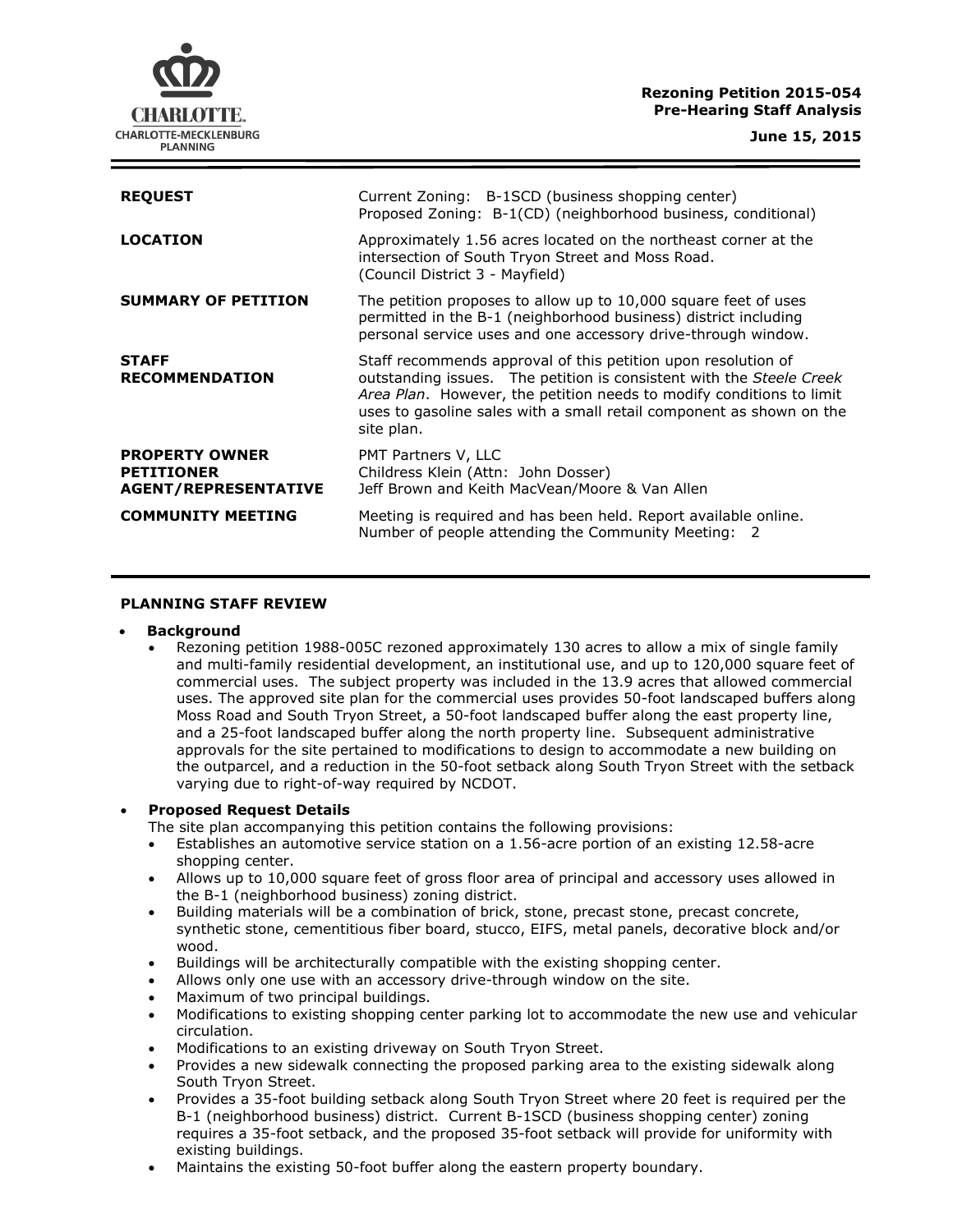- Retains the existing sidewalk and planting strip along the project frontage on South Tryon Street.
- Detached signage limited to 50 square feet in area and four feet in height.
- Detached lighting limited to 35 feet in height. All new lighting shall be full cut-off type fixtures.
- **Existing Zoning and Land Use**
	- The rezoning site is part of a shopping center constructed in 1999, which is surrounded by a mix of residential development, institutional, office, industrial/warehouse, and undeveloped acreage on properties in various zoning districts. An outparcel on the shopping center site is developed with a one-story building that was previously a retail use and is now occupied by a religious institution.
- **Rezoning History in Area**
	- Petition 2014-042 rezoned approximately 2.84 acres located on the southwest corner at the intersection of South Tryon Street and Moss Road to NS SPA (neighborhood services, site plan amendment) to allow for additional uses on the site to include up to 6,000 square feet of retail and/or automobile services, and to increase the square footage of a previously approved office building from 29,000 square feet to 30,000 square feet.
	- Petition 2011-45 rezoned 20.6 acres located on the north side of South Tryon Street across from Savannah Club Drive to INST(CD) (institutional, conditional) to allow an age restricted multi-family development consisting of up to 240 elderly dwelling units, 13 disabled dwelling units, a 25,000-square foot adult care center and an accessory 100-seat chapel.
- **Public Plans and Policies**
	- The *Steele Creek Area Plan (*2012) recommends retail uses for the northeast corner of South Tryon Street and Moss Road.
	- The petition is consistent with the *Steele Creek Area Plan*.

**DEPARTMENT COMMENTS** (see full department reports online)

- **Charlotte Area Transit System:** No issues.
- **Charlotte Department of Neighborhood & Business Services:** No issues.
- **Transportation:** No issues.
	- **Vehicle Trip Generation:** Current Zoning: 7,650 trips per day. Proposed Zoning: 8,800 trips per day.
- **Charlotte Fire Department:** No issues.
- **Charlotte-Mecklenburg Schools:** Non-residential petitions do not impact the number of students attending local schools.
- **Charlotte-Mecklenburg Storm Water Services:** No issues.
- **Charlotte Water:** No issues.
- **Engineering and Property Management:** No issues.
- **Mecklenburg County Land Use and Environmental Services Agency:** No issues.
- **Mecklenburg County Parks and Recreation Department:** No issues.
- **Urban Forestry:** No issues.

### **ENVIRONMENTALLY SENSITIVE SITE DESIGN** (see full department reports online)

- **Site Design:** The following explains how the petition addresses the environmentally sensitive site design guidance in the *General Development Policies-Environment*.
	- This site meets minimum ordinance standards.

## **OUTSTANDING ISSUES**

- The petitioner should:
	- 1. Eliminate all uses except for the gas station.
	- 2. Adjust the west rezoning line so that it does not bisect parking spaces.